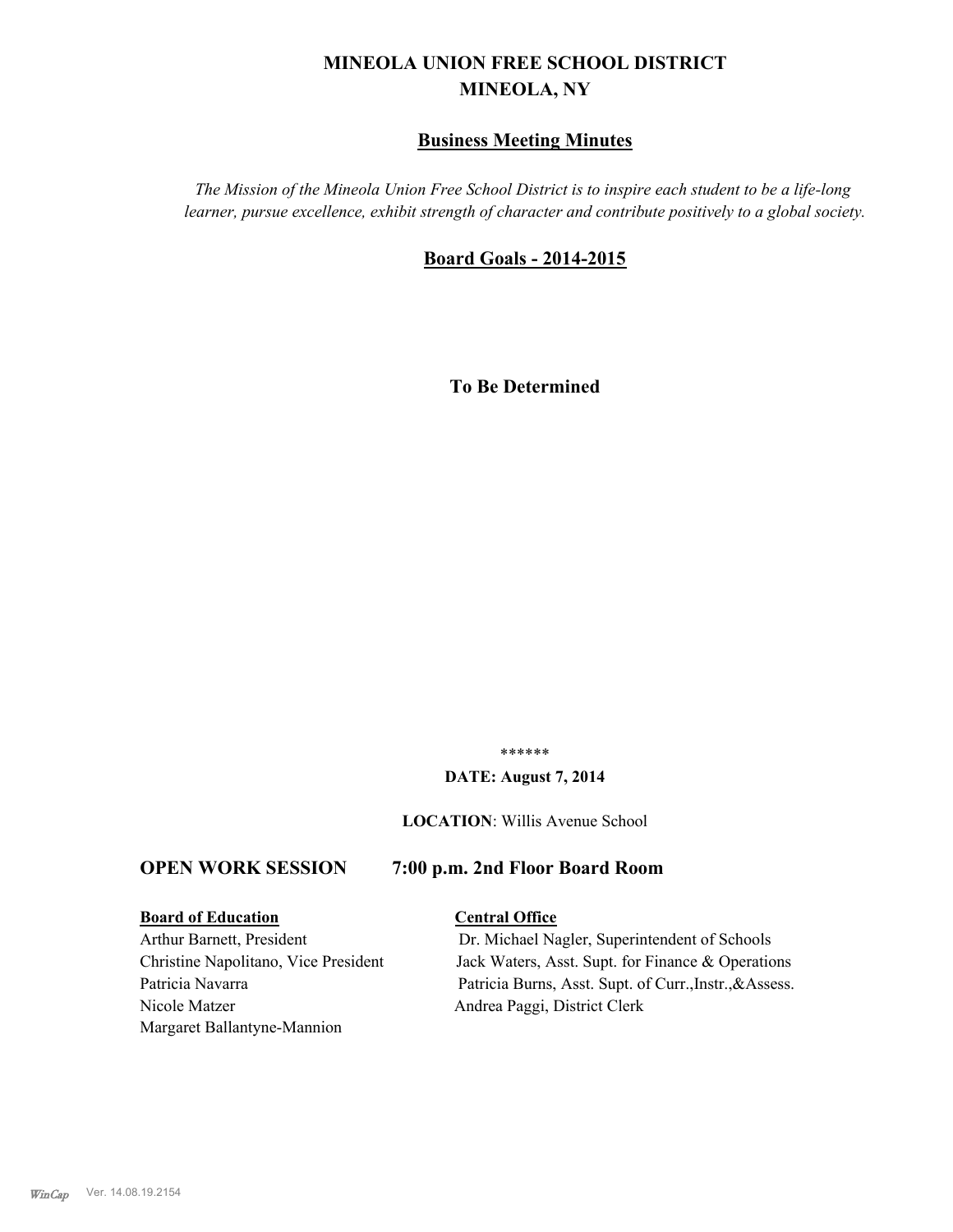**A. Call to Order- 7:05pm B. Pledge of Allegiance C. Reading of Mission D. Moment of Silent Meditation**

#### **E. Dais & Visitor Introductions**

Absent with notice: Margaret Ballantyne

#### **F. High School Student Organization Report**

There was no Student Organization report this evening.

#### **G. BOE Reports**

#### **a. Comments from Board Trustees**

Ms. Navarra visited the summer school program at the Middle School twice this week and was very impressed with all that was going on. She stated that transitions were smooth and students were engaged. Ms. Navarra described teachers as being very enthusiastic and caring. Ms. Navarra described two community outings that one group went on to IHOP and a store. Ms. Navarra also stated that the show that the students participated in was very impressive. There were a 100 students, ages 5 through 17. She added that Drew Smith did a great job finding ways for all to participate.

Ms. Napolitano added that she joined Ms. Navarra on this visit which was impromptu and she truly appreciates the changes in this program from more of a camp to a school. She offered kudos to Bridget and Catherine. Ms. Napolitano asked the Superintendent how many other school districts run programs like this and was informed that all schools are required to have some sort of program to service the students needs. However, they all run them differently. Dr. Nagler added that this year, Bridget and Catherine have made many positive changes. Ms. Napolitano hopes that the air conditioning can be expanded in the Middle School especially for when this program is run during the summer. The Superintendent stated that this is an item on his list and agrees that it is very necessary.

# **b. Comments from Board President**

There were no comments at this time.

#### **c. Comments from Superintendent**

There were no comments at this time.

#### **H. Old Business**

Mr. Barnett asked the Board if there was any old business. Ms. Napolitano thanked the Superintendent for following up on the shades at Meadow and Hampton. There was no additional old business.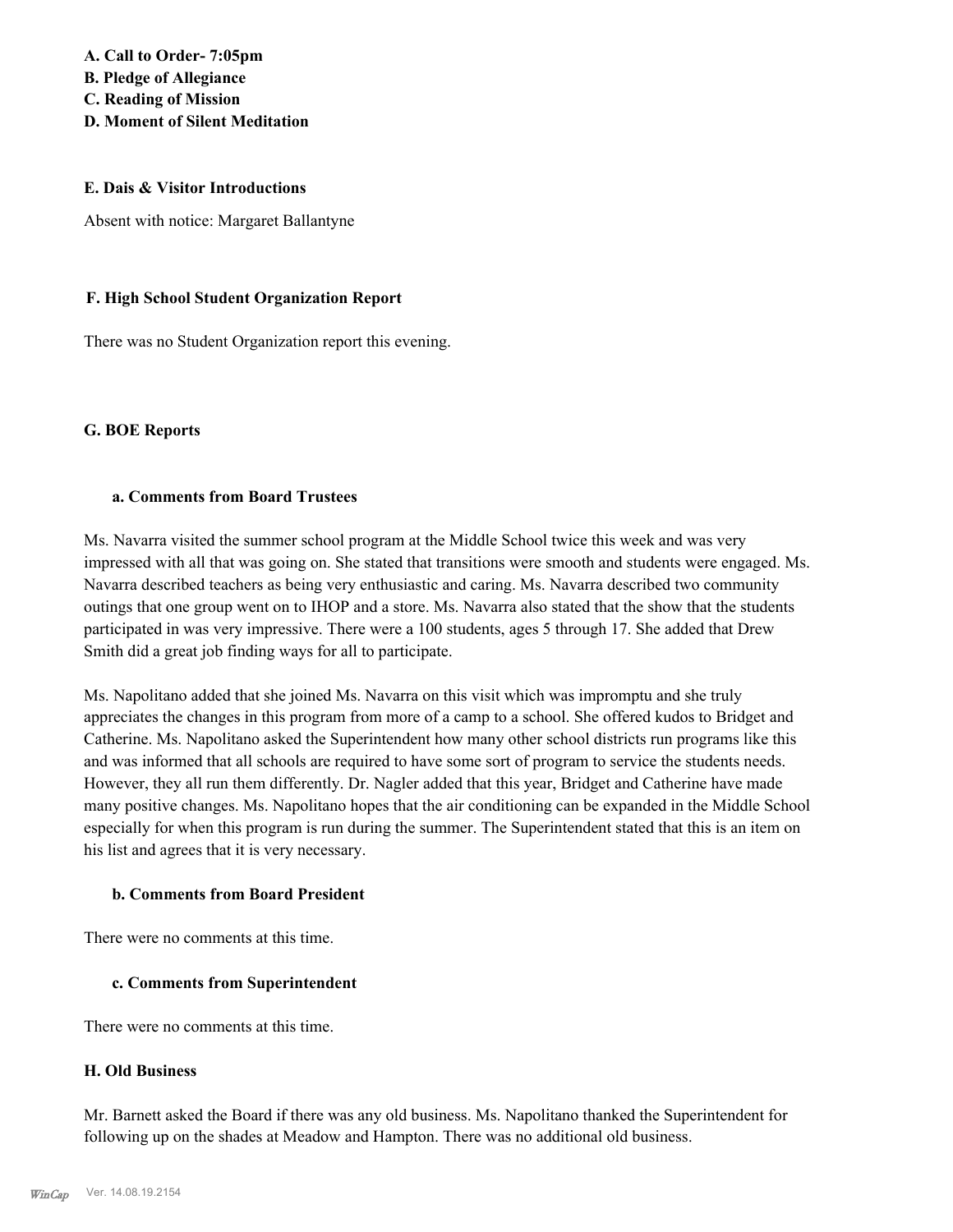#### **I. New Business**

Mr. Barnett asked the Board if there is any new business. Ms. Matzer stated that she had come across a small article in "On Board" asking for Board members to nominate teachers for their work with the new standards and curriculum. Ms. Matzer got feedback from administrators and has put together a letter nominating five teachers and an IL from Mineola. She requested approval to submit the letter on the Board's behalf nominating these individuals. The Board was all in favor and Ms. Matzer stated that she would submit the letter. Ms. Matzer asked the Superintendent for an update on the summer I pad rollout and added that from her experience the process went smoothly. Dr. Nagler stated that at the Middle School, almost 500 students picked up the I pads for the 6 week program which students will be monitored for math and ELA. At the Jackson Avenue School, for the 4th grade, approximately 100 out of 200 students picked up the I pads and the students will be using eSpark which will be monitored be teachers (new this year). Dr. Nagler reported that he is pleased with the turnout, which is voluntary at this time.

Mr. Barnett stated that he would like the District to re-explore the possibility of using solar power. He stated that there is a new program being offered in which PSEGLI "rents" the roofs of the building. Mr. Barnett suggested that Mr. Waters and Mr. Romano look into this information. The Superintendent stated that he had just received a pamphlet in the mail for a free audit and this can be explored further. The Board had no additional new business so they returned to the agenda items.

# **2014- 2015 Tax Levy Affidavit**

**RESOLUTION #6-BE IT RESOLVED** that the Mineola Board of Education adopts the tax levy of \$79,045,241 to be raised by taxation for the Mineola UFSD of the Town of North Hempstead, Nassau County, New York for the 2014- 2015 school year to be levied upon the taxable property of the said school district as said property has been certified to by the Board of Assessors for the said school year.

| <b>Motion:</b> | Christine Napolitano  |     |      |
|----------------|-----------------------|-----|------|
| Second:        | Patricia Navarra      |     |      |
|                |                       |     |      |
| Yes:           | Nicole Matzer         | No: | None |
|                | Patricia Navarra      |     |      |
|                | Christine Napolitano  |     |      |
|                | <b>Arthur Barnett</b> |     |      |
|                |                       |     |      |

**Passed:** Yes

#### **Approval of CAP- Risk Assessment Update**

**RESOLUTION # 7 -BE IT RESOLVED** that the Board of Education of the Mineola Union Free School District hereby accepts the Corrective Action Plan ("CAP") related to the Risk Assessment Update and hereby instructs the Assistant Superintendent for Finance and Operations to file such a plan with the NYSED Office of Audit Services.

**Motion:** Nicole Matzer **Second:** Christine Napolitano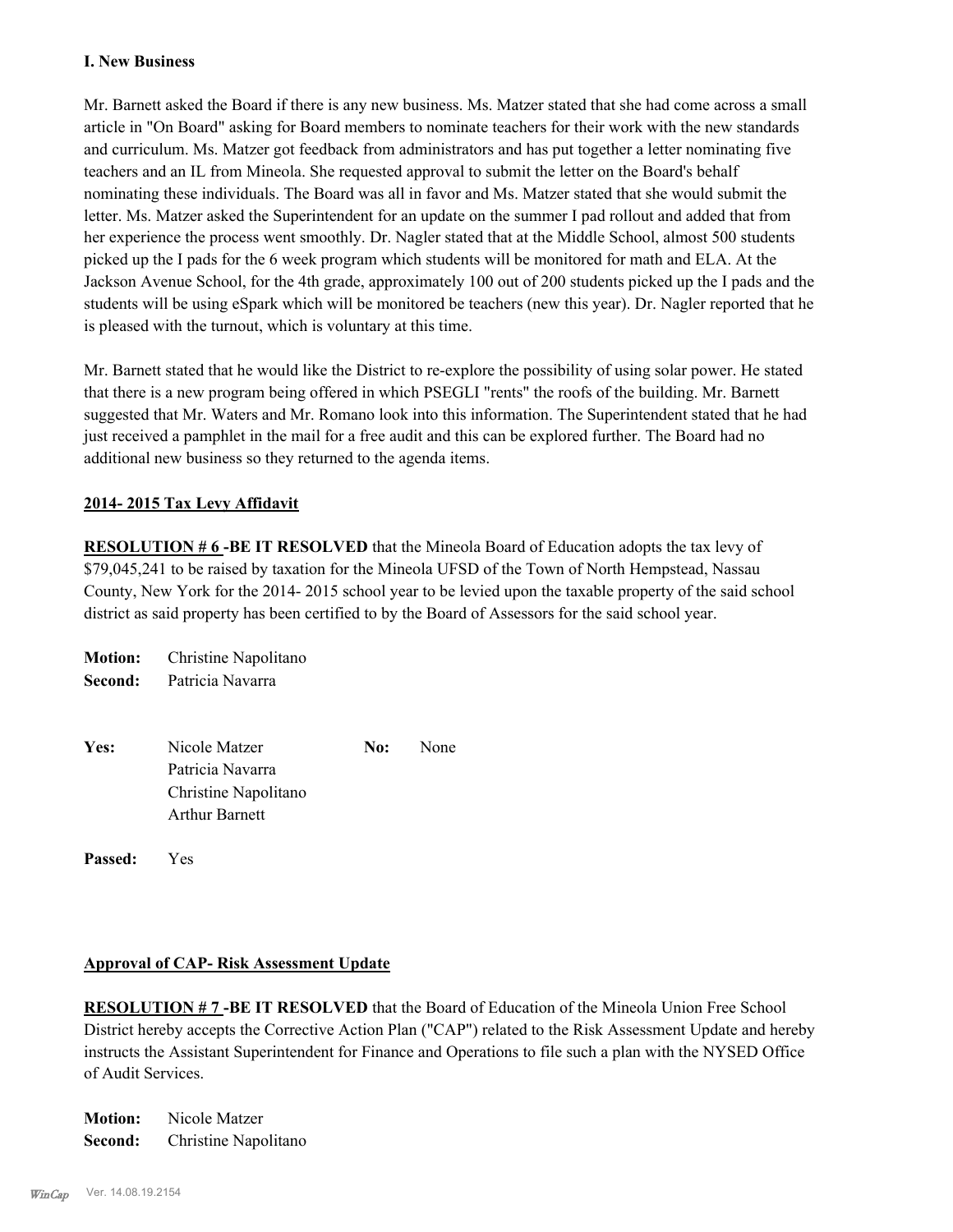| Yes: | Nicole Matzer        | No: | None |
|------|----------------------|-----|------|
|      | Patricia Navarra     |     |      |
|      | Christine Napolitano |     |      |
|      | Arthur Barnett       |     |      |
|      |                      |     |      |

**Passed:** Yes

#### **Approval of CAP-Agreed Upon Procedures- Purchasing**

**RESOLUTION # 8 -BE IT RESOLVED** that the Board of Education of the Mineola Union Free School District hereby accepts the Corrective Action Plan ("CAP") related to the Agreed Upon Procedures Report related to the District's Purchasing procedures and hereby instructs the Assistant Superintendent for Finance and Operations to file such a plan with the NYSED Office of Audit Services.

|                | <b>Motion:</b> Patricia Navarra |     |      |
|----------------|---------------------------------|-----|------|
| Second:        | Christine Napolitano            |     |      |
| Yes:           | Nicole Matzer                   | No: | None |
|                | Patricia Navarra                |     |      |
|                | Christine Napolitano            |     |      |
|                | <b>Arthur Barnett</b>           |     |      |
| <b>Passed:</b> | <b>Yes</b>                      |     |      |

#### **Standard Work Day and Reporting**

**RESOLUTION #9 - WHEREAS, the District has been advised that Resolution #1 adopted by the Board at** the July 1, 2014 Reorganization Meeting pursuant to 2 NYCRR 315.4 ("Standard Work Day and Reporting Resolution") incorrectly indicated that the District Treasurer and the District Clerk participate in the District's time keeping system,

**NOW THEREFORE BE IT RESOLVED,** that the Board of Education of the Mineola UFSD hereby adopts the annexed Standard Work Day and Reporting resolution (RS 2417-A) in place and instead of the aforesaid Resolution  $# 1$ , and be it further

**RESOLVED,** that the Superintendent of Schools is authorized and directed to effect such changes in District records and reports as may be required as a result of the adoption of the foregoing resolution, including posting of such Resolution and submission to the NYS Employees' Retirement System as required by law.

**Motion:** Nicole Matzer **Second:** Christine Napolitano

Discussion: The Superintendent stated that after the original resolution was adopted, the District was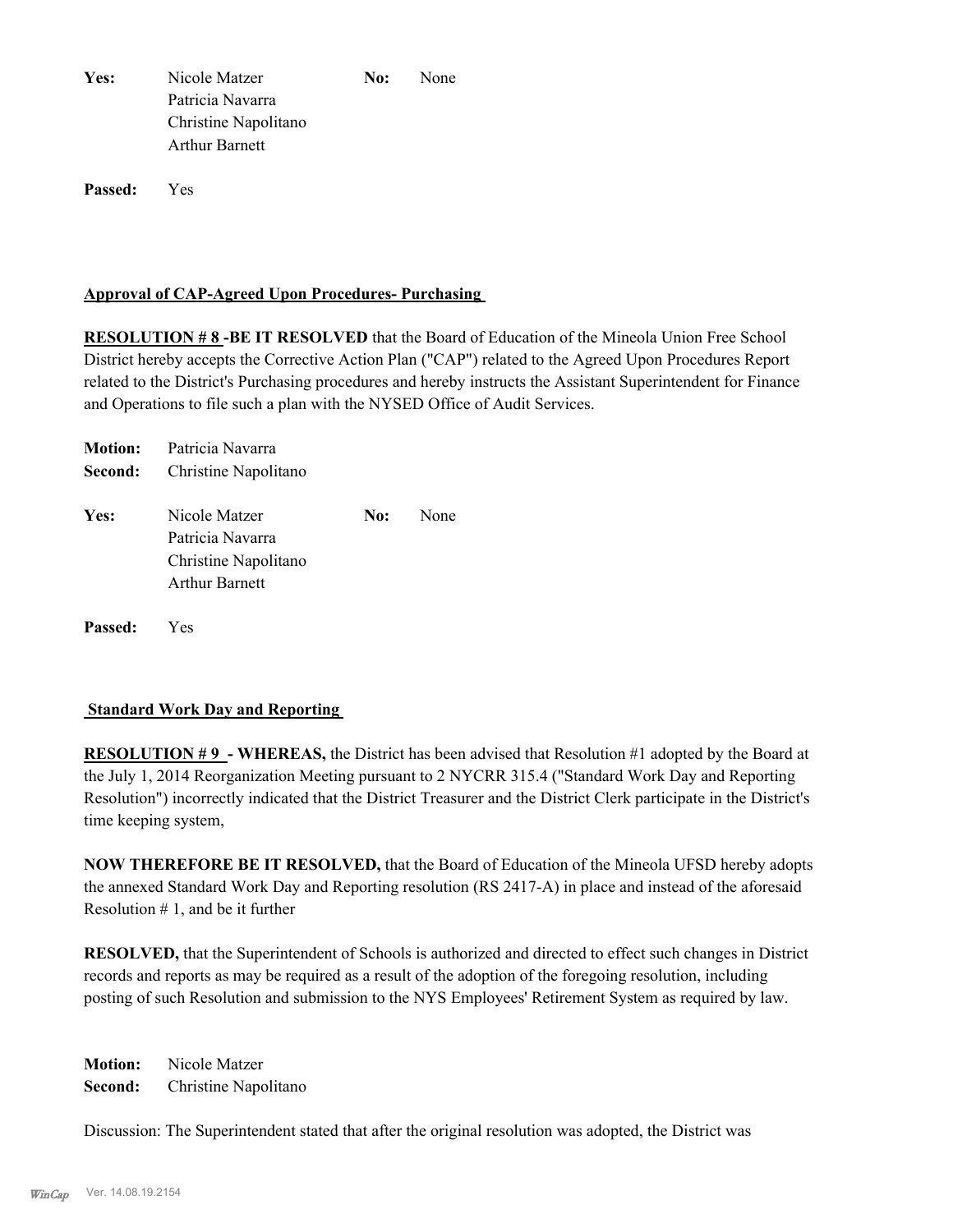informed that there was an error and this corrects that mistake.

| Yes: | Nicole Matzer         | No: | <b>None</b> |
|------|-----------------------|-----|-------------|
|      | Patricia Navarra      |     |             |
|      | Christine Napolitano  |     |             |
|      | <b>Arthur Barnett</b> |     |             |
|      |                       |     |             |

**Passed:** Yes

#### **Amendment to the Harbor Day Care Lease**

**RESOLUTION # 10-BE IT RESOLVED** that the President of the Board of Education of the Mineola UFSD is authorized to execute the agreement and second amendment to the Lease Agreement (dated July 5, 2012) with Harbor Day Care Center, Inc.

**Motion:** Patricia Navarra **Second:** Nicole Matzer

Discussion: The Superintendent stated that this amendment to the Harbor Day Care Lease includes that they will now handle the District UPK.

| Nicole Matzer<br>Yes:<br>Patricia Navarra<br>Christine Napolitano<br><b>Arthur Barnett</b> |  | No: | <b>None</b> |
|--------------------------------------------------------------------------------------------|--|-----|-------------|
|                                                                                            |  |     |             |
|                                                                                            |  |     |             |
|                                                                                            |  |     |             |
|                                                                                            |  |     |             |

**Passed:** Yes

#### **Accept donation**

**RESOLUTION # 11- BE IT RESOLVED** that the Board of Education accepts the donation of \$1400.00 from the Mineola Music Parents Association to the Fine and Performing Arts Department and makes an appropriation increase adjustment to Budget code: 2110.200.00.2400.

**Motion:** Nicole Matzer **Second:** Christine Napolitano

Discussion: Mr. Barnett thanked the Music Parents Association for the donation.

Yes: Nicole Matzer **No:** None Patricia Navarra Christine Napolitano Arthur Barnett

**Passed:** Yes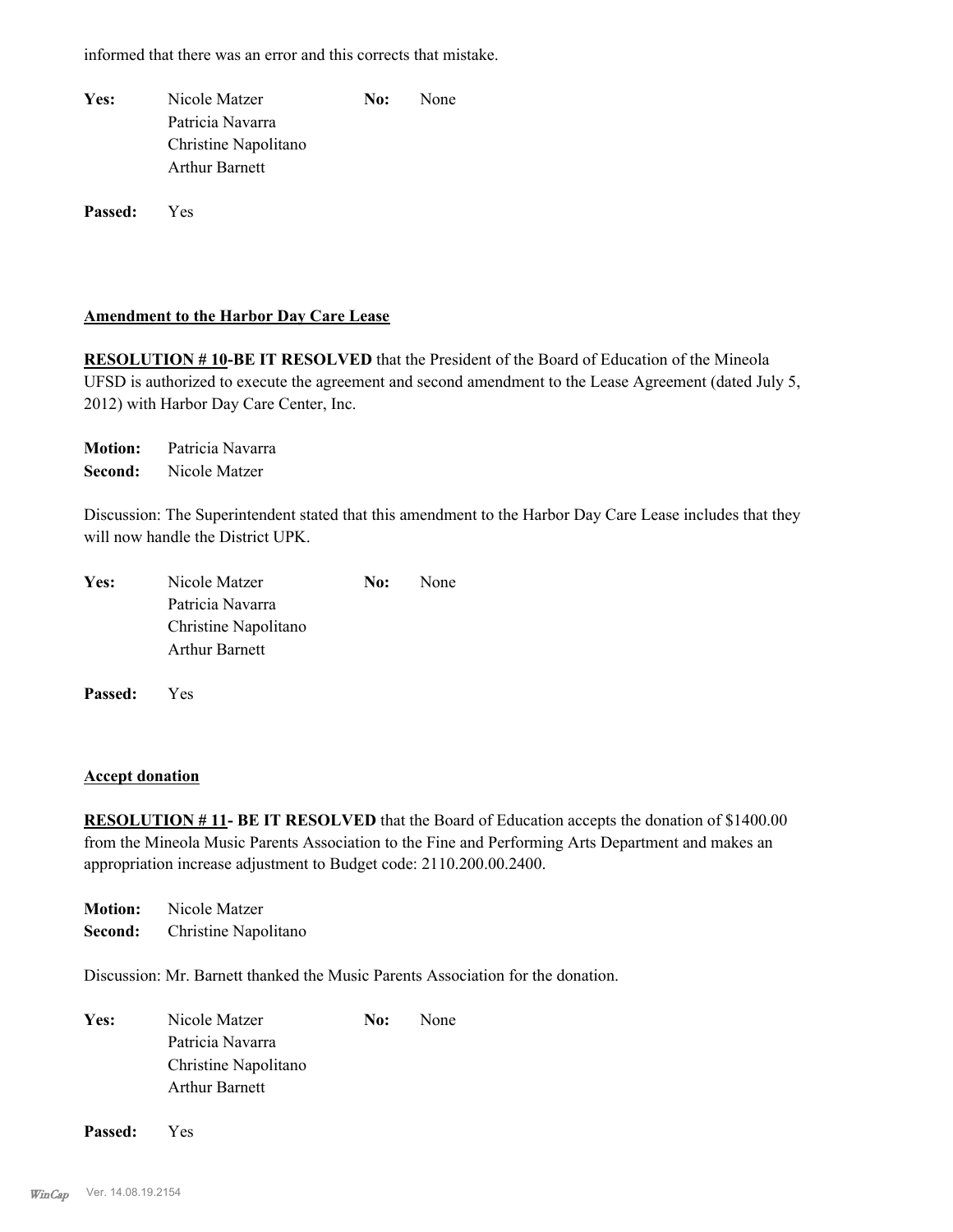#### **J. Consensus Agenda**

**RESOLUTION # 12 - BE IT RESOLVED** that the Board of Education approves the consensus agenda items J.1.a. through J.7.b., as presented.

**Motion:** Nicole Matzer **Second:** Patricia Navarra

Discussion: The Superintendent stated that item J.2.a.1 needs to be amended from CSE/CPS to CSE/CPSE. A motion was made by Christine Napolitano to amend item J.2.a.1. and was second by Nicole Matzer. The Board was polled and all were in favor. The motion passed. There was no additional discussion and the Board was polled on the amended consensus agenda.

| Yes: | Nicole Matzer        | No: | <b>None</b> |
|------|----------------------|-----|-------------|
|      | Patricia Navarra     |     |             |
|      | Christine Napolitano |     |             |
|      | Arthur Barnett       |     |             |

**Passed:** Yes

# 1. **Accepting of Minutes**

That the Board of Education accepts the minutes of the July 1, 2014 Reorganization Meeting,and the July 1, 2014 Workshop Meeting as presented. a.

# 2. **Instruction**

# a. Appointments Instruction

- That the Board of Education approves the appointment of Catherine Wheeler, to the position of leave replacement for Bridget Murphy, Chairperson-CSE/CPSE & Sum Sch Princ/Asst, starting approximately September 22, 2014 to on or before June 30, 2015, with a salary of \$600 per day. 1.
- The Board of Education approves the appointment of Laura Pombonyo, to the position of Parttime (.2) Home and Careers Teacher, effective September 1, 2014 to June 30, 2015. Salary: .2 of MA+30, Step 2, \$75,873 equalling \$15,175. 2.
- The Board of Education approves the amendment of Cynthia Kopp's salary from MA+50, Step 5, \$88,526 to MA+50, Step 4, \$85,374. 3.
- The Board of Education approves the appointment of Stephanie Nunez, to the position of Leave Replacement Elementary Teacher for Lisa Fiocco, effective September 1, 2014 to June 30, 2015. Salary: MA, Step 1, \$68,282. 4.
- The Board of Education approves the appointment of Nicole Destefano, to the position of Leave Replacement English Teacher for Maureen Connolly, effective September 1, 2014 to June 30, 2015. Salary: MA, Step 1, \$68,282. 5.
- The Board of Education approves the appointment of Sarah LaSorsa, to the position of Part-time (.6) Music Teacher, effective September 1, 2014 to June 30, 2015. Salary: .6 of BA, Step 1, \$58,706 equalling \$35,224. 6.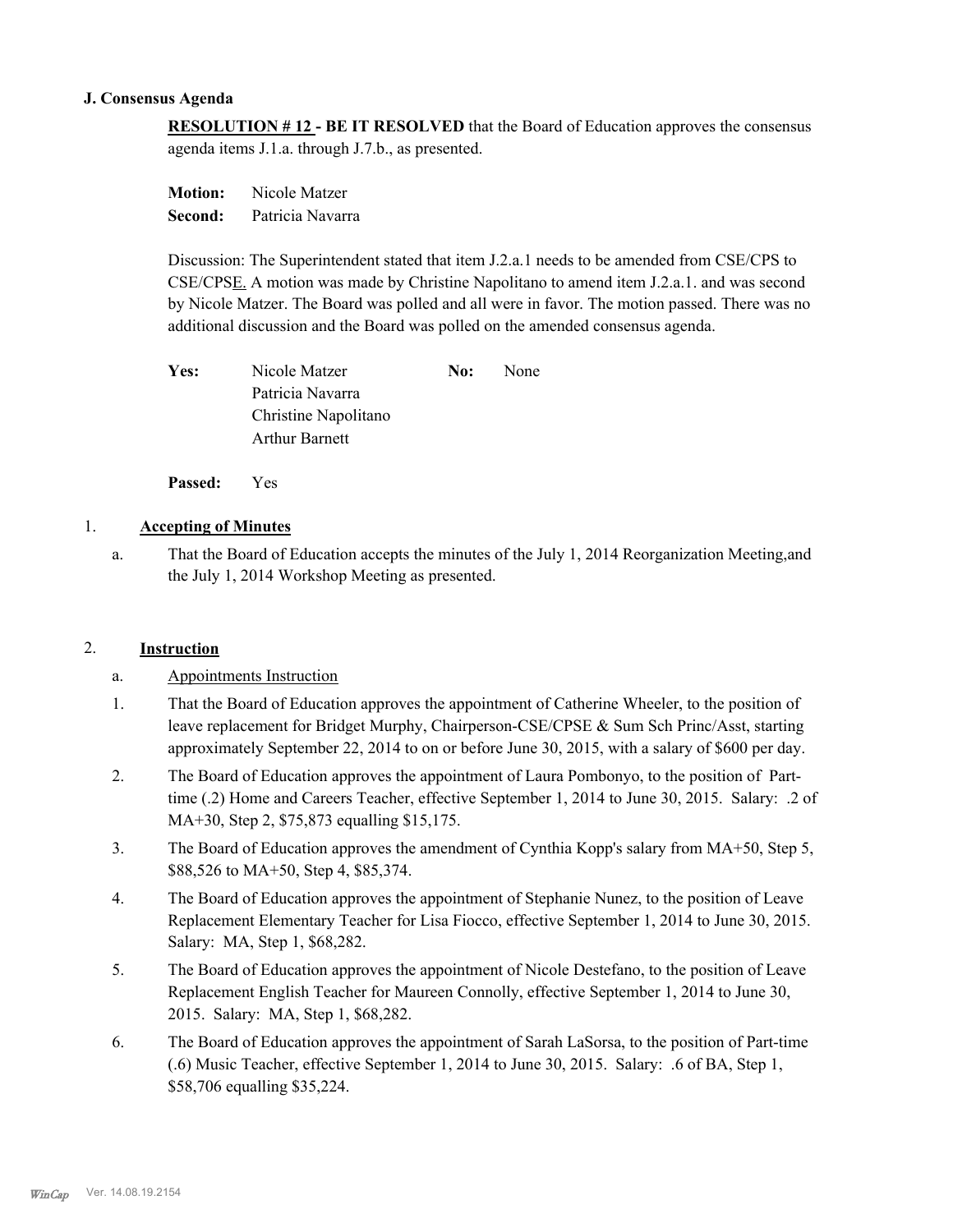- The Board of Education approves the appointment of John Fretz, to the position of part-time (.6) Social Studies Teacher, effective September 1, 2014 to June 30, 2015. Salary: .6 of BA+15, Step 2, \$63,931 equalling \$38,359. 7.
- The Board of Education approves the appointment of Hilary Pavels, to the position of part-time (.6) Physical Education Teacher, effective September 1, 2014 to June 30, 2015. Salary: .6 of MA, Step 2, \$71,246 equalling \$42,747. 8.
- The Board of Education approves the appointment of Heather Hazen, to the position of part-time (.6) Reading Teacher, effective September 1, 2014 to June 30, 2015. Salary: .6 of MA+30, Step 9, \$97,544 equalling \$58,526. 9.
- Appointment(S) Sub Teacher per diem b.

The Board of Education accepts the following individual(s) as Per Diem Substitute Teacher(s) for the current school year, at a daily rate of \$100.00 per day; and retirees at a daily rate of \$125.00 per day.:

1. Laura P. Pombonyo Nursery/K/Grades 1-6

- 2. John E. Fretz Social Studies 7-12
- 3. Sarah K. LaSorsa Music
- 4. Hilary Pavels Physical Ed
- c. Appointments 45 Day Subs
- EMPLOYEE NAME EMPLOYEE CERTIFICATION

The Board of Education approves the appointment of Lisa Calder, to the position of 45 Day Substitute School Counselor for Stephanie Honig, starting approximately September 12, 2014 to on or before June 30, 2015. Salary: Days 1-20, \$100.00, Days 21-39 \$110.00, Days 40-45 \$120, Day 46 MA, Step 1, \$68,252, contract salary pro-rated. 1.

# d. Appointment(S) Perm Sub

- The Board of Education approves the appointment of Laura P. Pombonyo, to the position of parttime (.8) Permanent Substitute Teacher, effective October 1, 2014 to May 31, 2015. Salary: \$80 per day. 1.
- The Board of Education approves the appointment of John E. Fretz, to the position of part-time (.4) Permanent Substitute Teacher, effective October 1, 2014 to May 31, 2015. Salary: \$40 per day. 2.
- The Board of Education approves the appointment of Sarah LaSorsa, to the position of part-time (.4) Permanent Substitute Teacher, effective October 1, 2014 to May 31, 2015. Salary: \$40 per day. 3.
- The Board of Education approves the appointment of Hilary Pavels, to the position of part-time (.4) Permanent Substitute Teacher, effective October 1, 2014 to May 31, 2015. Salary: \$40 per day. 4.
- Appointment(S) Summer Special Education That the Board of Education approves the following staff members for the Summer Special Education Program e. POSITION EMPLOYEE NAME STEP STIPEND 1. Nurse - sub Celeste Cirigliano \$56.91
- Appointment(S) Band Camp f.

That the Board of Education approves the following staff members for Band Camp, a self funded program. (Salary, hourly summer wages are based on the MTA contractual rates):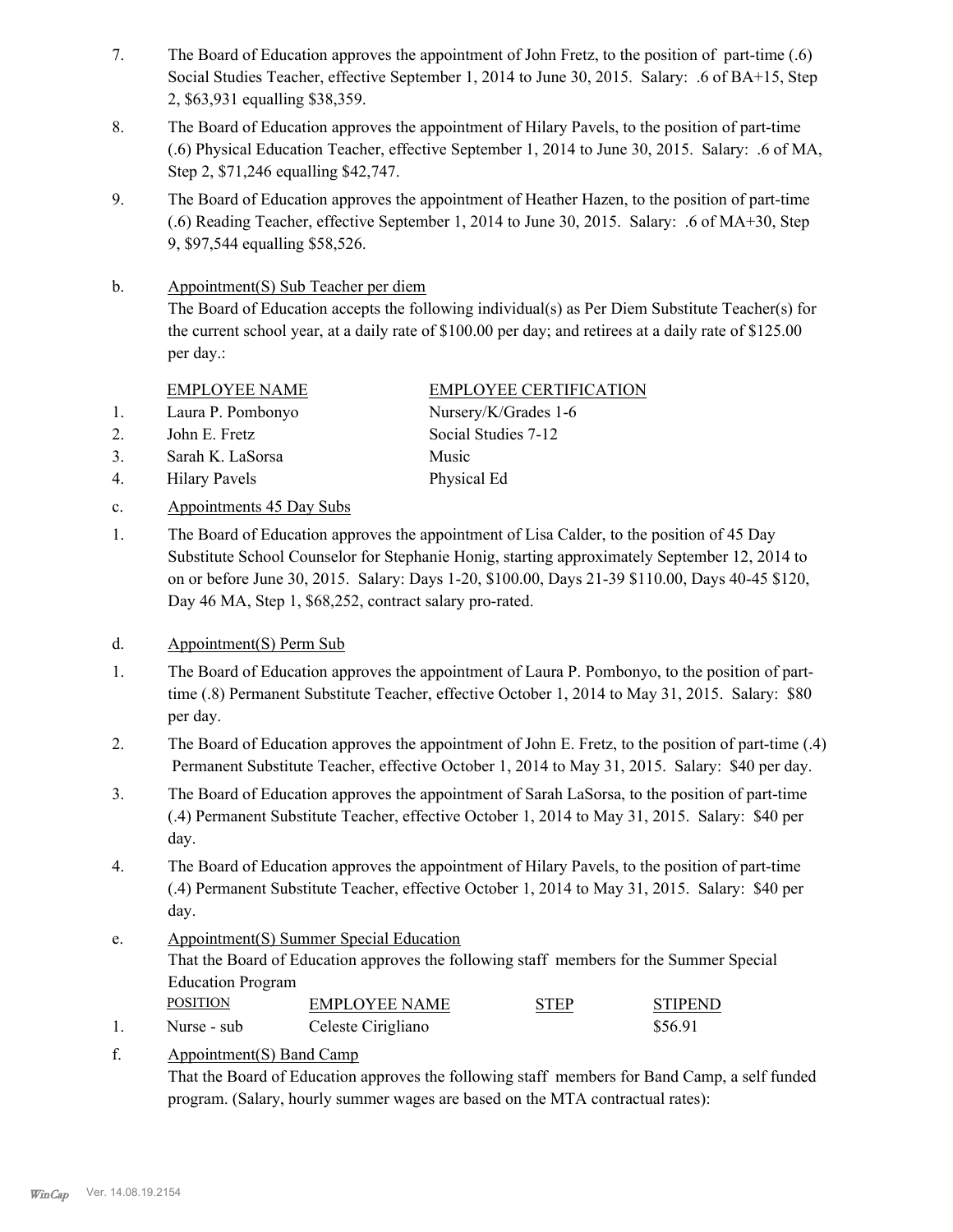|    | <b>POSITION</b>                | <b>EMPLOYEE NAME</b> | <b>STEP</b> | <b>STIPEND</b> |
|----|--------------------------------|----------------------|-------------|----------------|
| 1. | Rockette Director              | Nicholas A. Ashley   |             | \$1,251.00     |
| 2. | <b>Instructional Chaperone</b> | Richard J. Tarantola |             | \$834.00       |
| 3. | <b>Instructional Chaperone</b> | Ashley Sandy         |             | \$834.00       |
| 4. | <b>Instructional Chaperone</b> | Kevin Merino         |             | \$834.00       |
| 5. | <b>Instructional Chaperone</b> | Jack T. Fiore        |             | \$834.00       |
| 6. | Chaperone                      | Marko Lisonek        |             | \$730.00       |
|    | EMT                            | Lauren S. Bonilla    |             | \$730.00       |

# 3. **Instruction: Contracted**

a. That the Board of Education approves the Instructional Services Agreement between Henry Viscardi School and the Mineola UFSD for the 2014- 2015 school year.

# 4. **Instruction: Student Actions**

That the Board of Education approves the following 2014-2015 Marching Band and Guard Overnight Trip: a.

 **Marching Band Championship, Syracuse, NY**- Departure: Friday, October 24, 2014 at 4:00pm Return: Sunday, October 26, 2014 at 9:00pm.

That the Board of Education approves the following 2014-2015 Marching Band and Guard Out of State/ Overnight Trip: **Marching Band Trip to Disney World, Orland Florida:** Departure**-** Friday, February 13, 2015 at 4:00pm - Return: Friday, February 20, 2015. b.

# 5. **Civil Service**

- a. Appointments
- That the Board of Education approve the appointment of Colleen Peralta, from the position of Account Clerk to Senior Account Clerk, in the Payroll Department of the Business Office, effective July 1, 2014. Salary will be \$70,588 on Step 11. 1.
- b. Leave(s) of Absence
- That the Board of Education approve a paid Medical Leave of Absence to John Bregy Jr, Head Custodian III, at the High School, due to medical reasons, effective July 31, 2014 through September 7, 2014. 1.
- c. Resignation(s)
- That the Board of Education accept, with regret, the resignation of Marie Despirito, Stenographic Secretary for the High School Principal, for the purpose of retirement, effective January 5, 2015. 1.

# 6. **Business /Finance**

# a. **Budget Appropriation Adjustment**

1. That the Board of Education approves the transfer of funds, in the amount of \$114,000 from Budget code: 2110 120 00 0001 to Budget code: 2630 460 00 2930 to cover the annual contract fee for Roble Media (contract approved 7/1/14).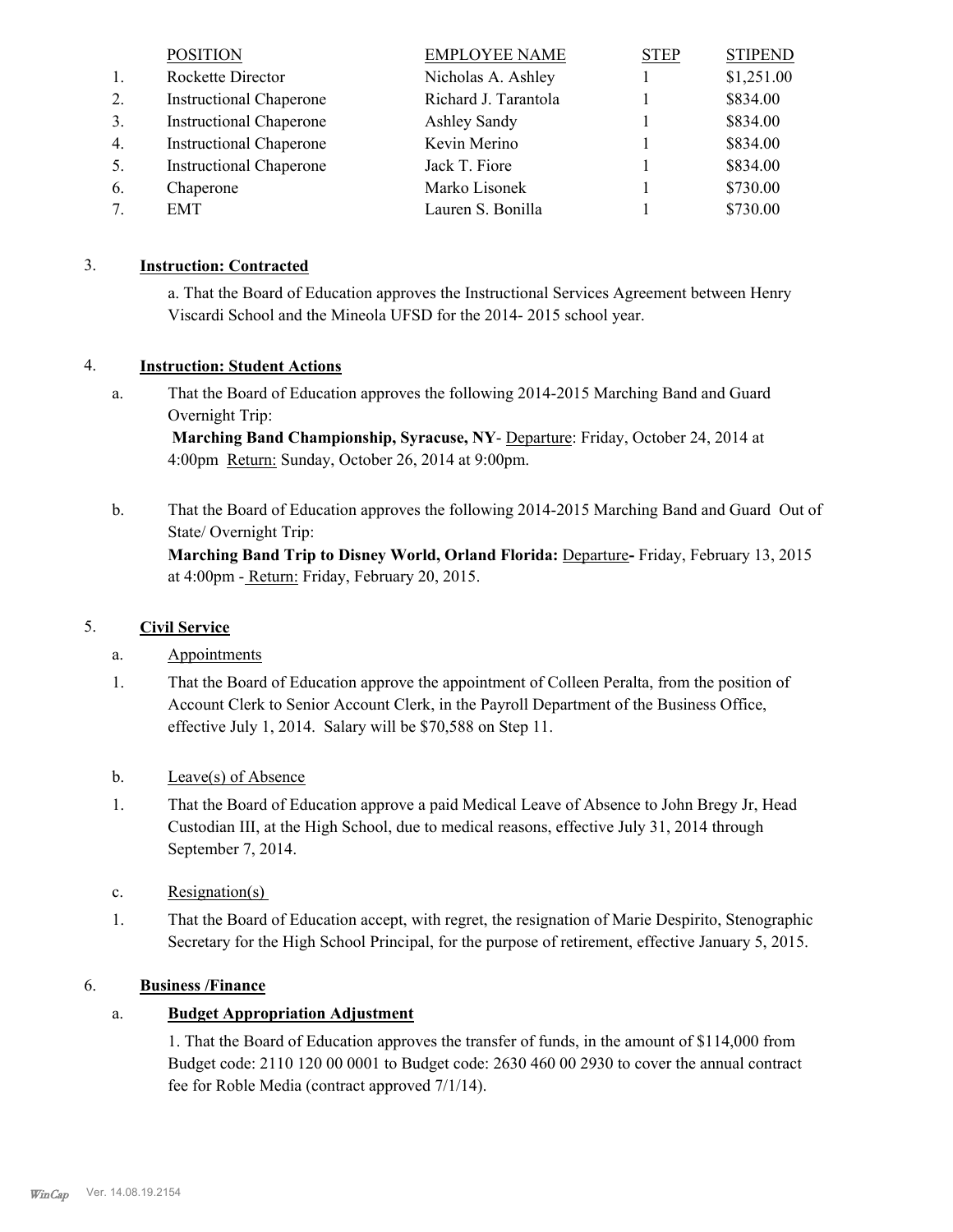2. That the Board of Education approves the transfer of funds, in the amount of \$45,000 from Budget code: 2110 120 00 0001 to Budget code: 2070 156 00 6430 for additional payments for summer curriculum writing.

# 7. **Business/Finance: Bids**

a.That the Board of Education approves the following bids from the Nassau BOCES Transportation Cooperative for Out of District Transportation for the 2014-2015 school year:

| Vendor                        | <b>School</b>                | Amount  |
|-------------------------------|------------------------------|---------|
| <b>Independent Coach Corp</b> | Crescent School              | \$2,990 |
| Veterans Transportation       | LI Hebrew Academy            | \$7,110 |
| Baumann Bus Co.               | St. Anne's, Garden City      | \$3,990 |
| We Transport                  | <b>Wellspring Elementary</b> | \$4,900 |

b.That the Board of Education approves the extention of the existing Transportation Contracts for Out of District Transportation for the 2014-2015 school year:

| <b>School</b>                   |                                                                  |
|---------------------------------|------------------------------------------------------------------|
| St. Martin De Porres            |                                                                  |
| Solomon Schechter, Jericho      |                                                                  |
| <b>Holy Martyrs</b>             |                                                                  |
| DDI Smithtown (with aide)       |                                                                  |
| Valley Stream Christian Academy |                                                                  |
|                                 | Amount<br>\$8,010<br>\$3,600<br>\$15,000<br>\$30,900<br>\$11,500 |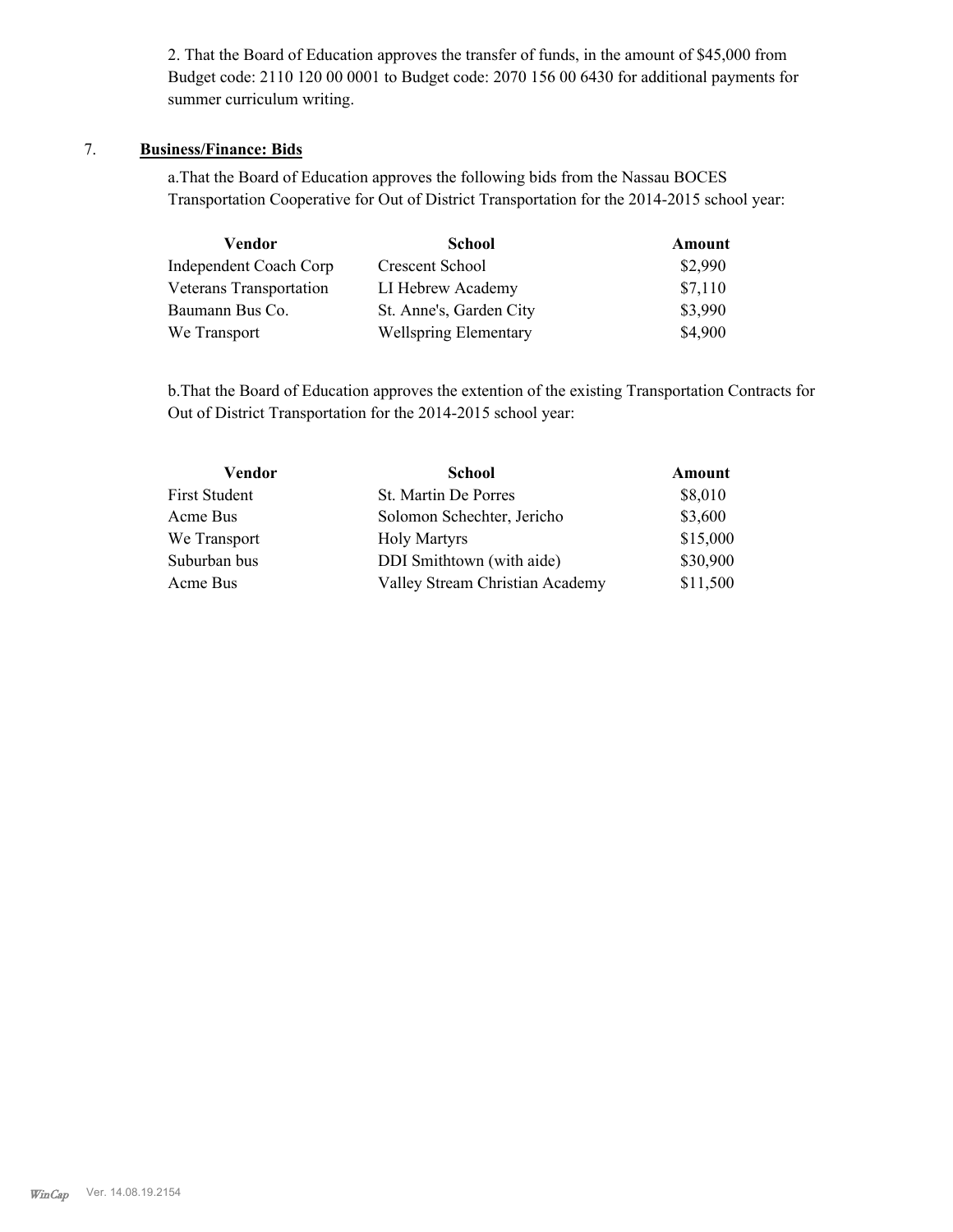# **K. Superintendent's Report**

Superintendent of Schools' Reports for 8/7/14 Presentations:

# 1. 2014-2015 Board Goals

The Superintendent stated that this presentation will be postponed until 9/4/14 when the full Board is present.

#### Superintendent Comments

The Superintendent had a few comments this evening. Dr. Nagler it was a banner year or the extended school year program which ends on Monday. He stated that he and Mr. Gaven were in California on Sunday as guest of Apple. They took part in taping of videos, which will be online beginning in September. The topics were: Visionary Leadership, Promoting Success of Program and Exemplary Teaching and Learning Techniques.

Dr. Nagler reported that New Teacher Orientation will take place on August 26. This has been a very productive summer throughout the district. The Superintendent's conference will take place on September 2nd and the format has been changed this year. There is a very robust plan and several consultants are being brought in to work with the staff including: I pad training for Hampton and Meadow; School for 1 training for Jackson and the Middle School and Heart of change for the High School.

Dr. Nagler stated that it has been reported that the State will be releasing 50 questions from the test. Currently, we have not yet received the test scores and we need to determine if we are covering the standards that are being looked at. It is hoped that the results are fine but Dr. Nagler emphasized that it is most important that we are meeting the students needs. The Superintendent met with the Governor regarding the Technology initiative that will be put forth at the election. He added that they are looking at Mineola because of the following issues: the management efficiency grant, the APPLE award and that we are offering full day Pre-K.

The Superintendent had no additional comments but stated that he was in need of an executive session to discuss a personnel matter.

#### **L. Public Comments**

Mr. Barnett opened the floor to public comments; there were none this evening.